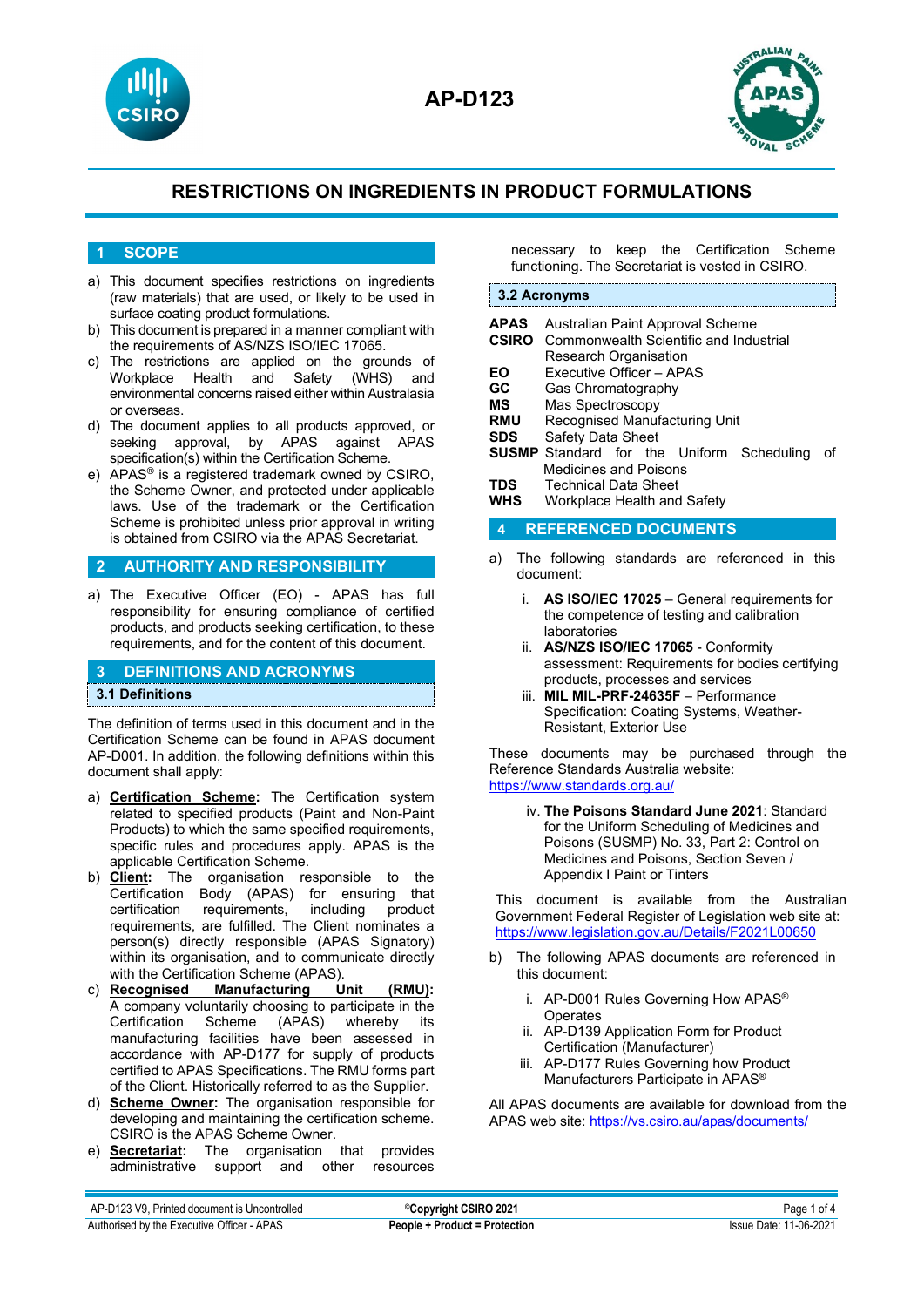



## **5 BACKGROUND**

- a) APAS document AP-D123 has traditionally referenced the Standard for the Uniform Scheduling of Medicines and Poisons (SUSMP) for restrictions on certain ingredients in surface coating product formulations.
- b) Historically, the SUSMP did not restrict any ingredients. It was merely stating that if more than the nominated quantity of those ingredients is present in a surface coating product(s), certain additional labelling requirements will apply.
- c) Overseas, restrictions such as those adhered to in USA have contained many more substances that were not formally restricted or even listed in Australia or New Zealand. This version of the document updates those restrictions in line with available information.

## **6 RMU REQUIREMENTS**

## **6.1 General Requirements**

- a) Clients applying for product approval(s) are required to sign a Declaration (refer to APAS document AP-D139, Section E) that the formula of the submitted product(s) complies with all requirements of this document.
- b) In addition to the requirements below, surface coating product(s) and/or tinter(s) formulations **shall not contain:**
	- i. Any asbestos pigmentation or coal tar epoxy resins or derivatives.
	- ii. More than 0.1% Lead.
	- iii. Any Antimony, Barium, Cadmium, Chromium and Selenium *if the paint is to be applied to*:
		- Any surface used for the collection and/or storage of potable water
		- **Furniture**
		- Any fence, wall, post, gate or building (interior or exterior), other than those used for industrial purposes or mining or any oil terminal
		- Any premises used in the manufacture, processing, preparation, packaging or serving of products intended for human or animal consumption
- c) Means of demonstrating compliance are as per 6.2 below.

#### **6.2 Methodology**

a) Through inspection of raw material Technical Data Sheets (TDSs) and Safety Data Sheets (SDSs), an assessment shall be made as to the likelihood of any prohibited ingredient being present, either as an impurity or as an intentional or unintentional ingredient.

- b) Where these documents indicate the presence or likely presence of the prohibited ingredient, a determination as to the actual level shall be undertaken by calculating the appropriate level.
- c) Alternatively, the level may be determined using standard analytical methods, for example gas chromatography and mass spectroscopy (GC / MS). These shall be conducted by a laboratory that is accredited to undertake such tests under AS ISO/IEC 17025. A copy of the test report shall be provided to APAS along with the product approval with the product documentation.
- d) Where restricted ingredients are present at levels that are close to the specified limits, the EO may request analytical determinations.

#### **6.3 Formulation Requirements**

- a) Formulations submitted for approval must comply with each element in this section.
- b) See clause 6.1 b) above for additional content restrictions.
- c) Maximum levels quoted in Appendix A, Table 1 are calculated as percentages of the element or compound in upper case font present in the non-volatile portion of the paint.
- d) Maximum levels quoted in Appendix A, Table 2 are calculated as percentages of the compound in upper case font present in the total (wet) product formulation.

#### *6.3.1 Prohibited Total Metals*

- a) The non-volatile content of the product formulation shall not contain more than the prescribed levels of the substances listed in Appendix A, Table 1.
- b) Up to 10% by weight calcined inorganic oxide with less than 0.1% solubility in 0.1 molar hydrochloric acid may be included in paint formulations as part of the overall pigment content.

#### *6.3.2 Hazardous Air Pollutants (HAPs)*

a) The total paint formulation shall not contain more than the prescribed levels of the substances listed in Appendix A, Table 2.

#### **7 RECORDS**

a) The Clients evidence of compliance with the requirements of clause 6 above shall be the signed application form, APAS document AP-D139.

## **8 CHANGES**

a) When formulation changes are made that impact on the compliance of the product(s) to this document, the APAS Signatory shall provide to the EO a written notice of the nature of the change, its likely impact on certification compliance and what the Clients intention is with regard to certification.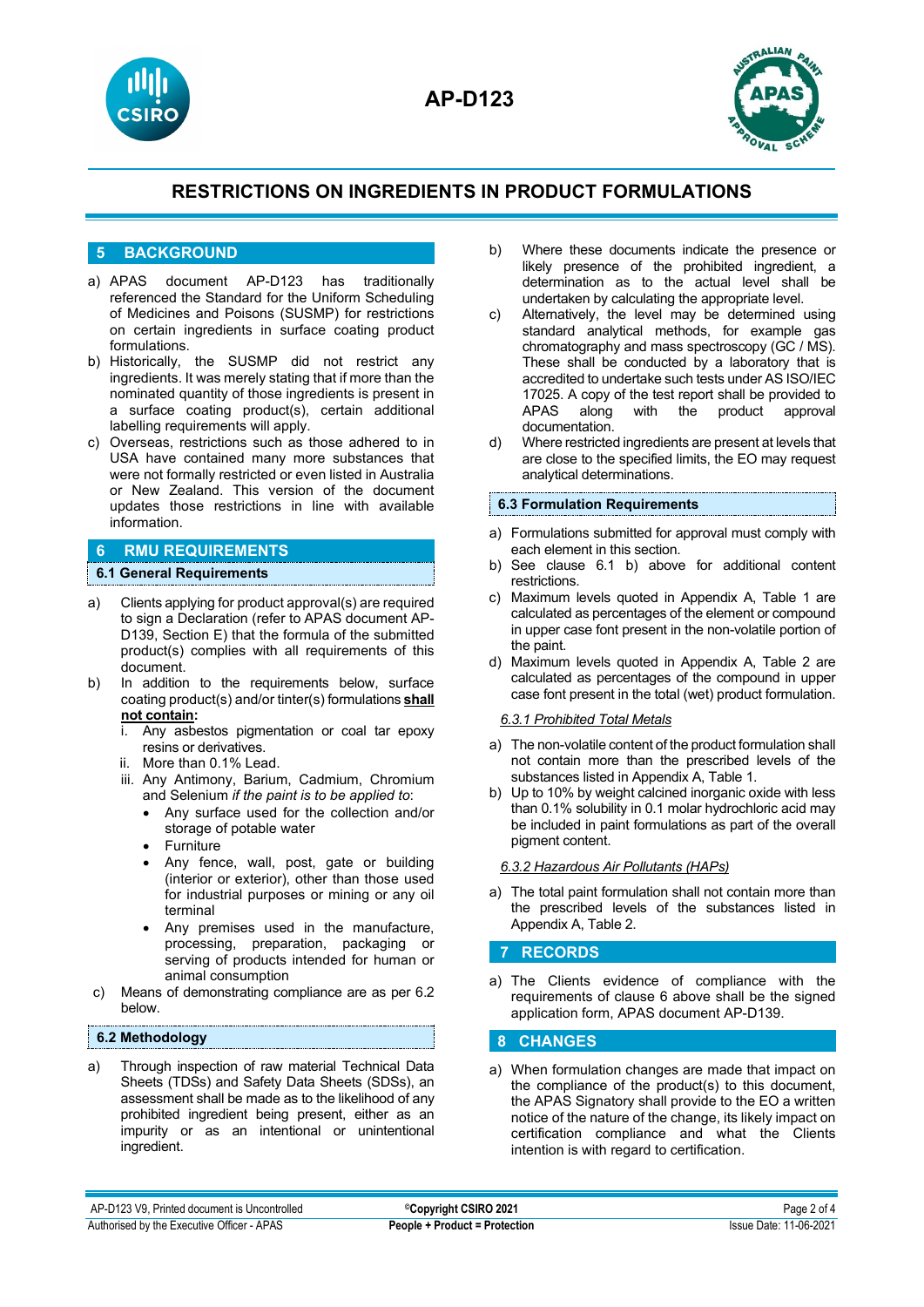



b) The EO shall assess the notice provided and determine the impact, if any, on certification and what needs to be done to retain certification.

## **9 APPENDIX A**

| Table 1: Total Metal Content <sup>1</sup>                                       |                                |  |
|---------------------------------------------------------------------------------|--------------------------------|--|
| <b>Substance</b>                                                                | <b>Maximum</b><br>Level (%w/w) |  |
| ANTIMONY and/or its compounds<br>(other than antimony titanate pigments)        | $0.015$ (<5%) <sup>2</sup>     |  |
| ARSENIC and/or its compounds                                                    | 0.001                          |  |
| BARIUM and/or its compounds<br>(except barium sulphate or barium<br>metaborate) | $0.10$ $(<5\%)^2$              |  |
| BERYLLIUM and/or its compounds                                                  | 0.0002                         |  |
| CADMIUM and/or its compounds                                                    | 0.0005<br>$(<0.1\%)^2$         |  |
| CHROMIUM (VI) compounds                                                         | 0.0001                         |  |
| CHROMIUM and/or its chromium                                                    | 0.56 $(<5\%)^{2,3}$            |  |
| (III) compounds                                                                 |                                |  |
| COBALT and/or its compounds                                                     | 0.005 <sup>5</sup>             |  |
| COPPER and/or its compounds                                                     | 0.01                           |  |
| <b>FLUORIDE</b> salts                                                           | 0.18                           |  |
| LEAD and/or its compounds                                                       | $0.005$ $(<0.1\%)^2$           |  |
| MERCURY and/or its compounds                                                    | 0.0002                         |  |
| MOLYBDENUM and/or its<br>compounds                                              | 0.035                          |  |
| NICKEL and/or its compounds                                                     | 0.02 <sup>8</sup>              |  |
| SELENIUM and/or its compounds                                                   | $(<0.1\%)^2$<br>0.001          |  |
| SILVER and/or its compounds                                                     | 0.001                          |  |
| TANTALUM and/or its compounds                                                   | 0.1                            |  |
| THALLIUM and/or its compounds                                                   | 0.007                          |  |
| TUNGSTEN and/or its compounds                                                   | 0.1                            |  |
| VANADIUM and/or its compounds                                                   | 0.019                          |  |

| Table 2: Hazardous Air Pollutants (HAPs) <sup>1</sup> |                                |  |
|-------------------------------------------------------|--------------------------------|--|
| <b>Substance</b>                                      | <b>Maximum</b><br>Level (%w/w) |  |
| <b>BENZENE</b>                                        | 0.1                            |  |
| CHLORINATED SOLVENTS <sup>4</sup> total               | $0.05$ $(<5\%)^2$              |  |
| METHYL, ETHYL, and BUTYL                              | $0.05$ (<10%) <sup>2, 6</sup>  |  |
| MONO-ETHERS of ethylene glycol                        |                                |  |
| or the acetates, total                                |                                |  |
| (Methyl, ethyl and Butyl Cellosolves                  |                                |  |
| and acetates)                                         |                                |  |

# **Table 3: Other Hazardous Ingredients1**

| <b>Substance</b>              | <b>Maximum</b><br>Level (%w/w) |
|-------------------------------|--------------------------------|
| 4, 4-methylenedianiline (MDA) | 0 1                            |

## **NOTE:**

- **<sup>1</sup>** Tables 1, 2 & 3 were originally based on the US specification MIL-PRF-24635 and have been modified to reflect more realistic and current requirements, including the current version of this document noted in clause 4 a) iii.
- **<sup>2</sup>** Figures in brackets are current SUSPM levels
- **<sup>3</sup>** Chromium III and its compounds are exempt and excluded from this calculation
- **<sup>4</sup>** Includes carbon tetrachloride, chloroform (trichloromethane), methylene chloride (dichloromethane), tetrachloroethylene (perchloroethylene), 1,1,1,-tri chloroethylene (methyl chloroform).
- **<sup>5</sup>** Total cobalt content may exceed 0.005% up to a maximum of 0.2%w/w only where a cobalt drier is used to effect proper drying.
- **<sup>6</sup>** Ethylene glycol monobutyl ether is exempt.